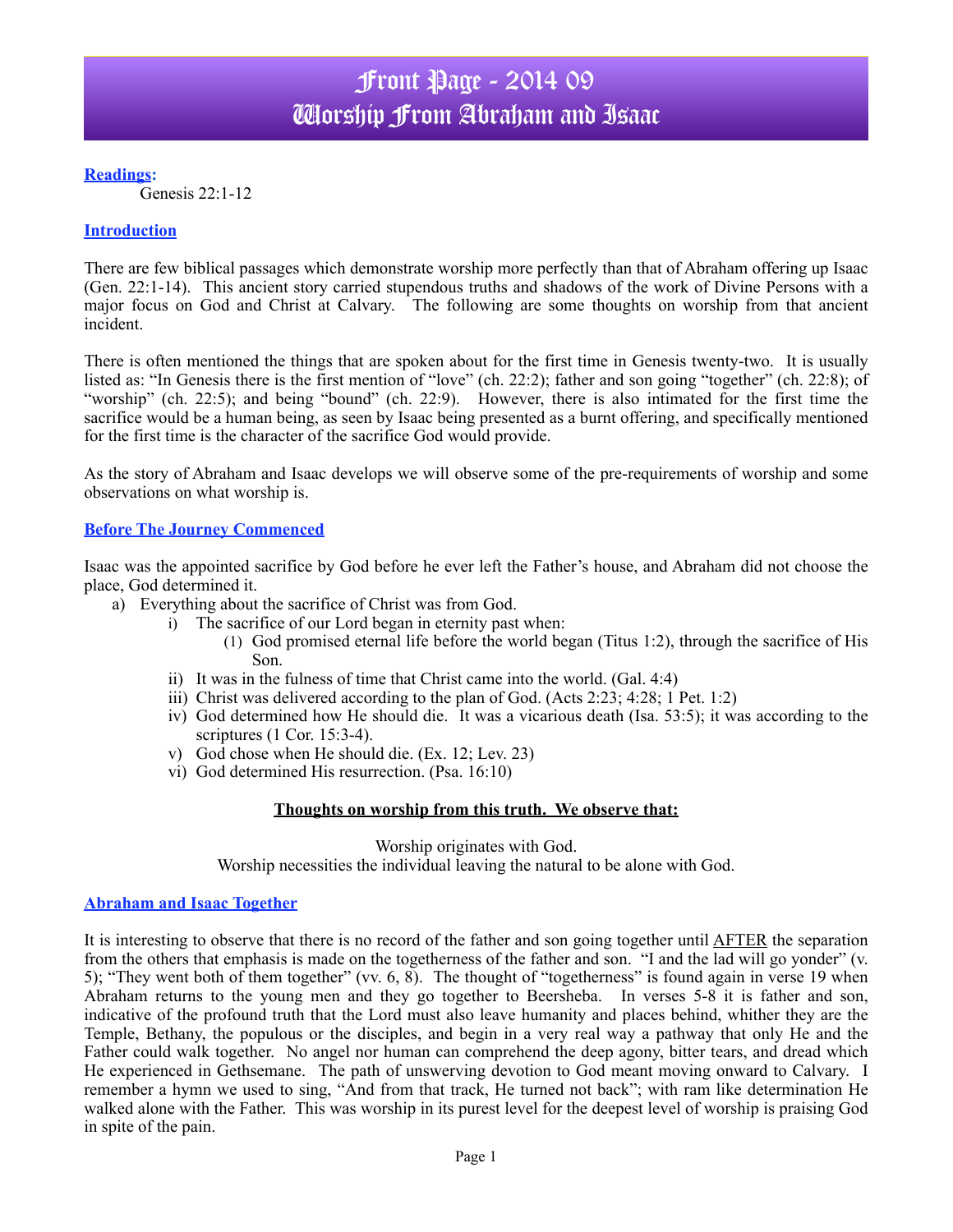# Front Page - 2014 09 Worship From Abraham and Isaac

- a) For them to go together showed they were in fellowship, for how can two walk together unless they be agreed"? (Amos 3:3)
	- i) Every step the Lord took throughout life was in fellowship with the Father.
		- (1) When he went to the Temple and looked around but did nothing or came and cleansed it. (Mk. 11:11; Jn. 2:16)
		- (2) When He healed, that is did marvellous works. (Jn. 10:25, 32, 37, 38)
	- ii) Every direction, whither to go, stay or follow, that He gave to others, He was in fellowship with God, and as they obeyed they also were moving in fellowship with God.
		- (1) When He sent the man to wash in the pool of Siloam. (Jn. 9:7)
		- (2) When He sent the disciples to preach and heal. (Lk. 9:2)
	- iii) Every word He spoke and as others spoke in obedience to Him was in fellowship with the Father.

Both go to worship (v.5). Abraham was not the only one who worshipped. Isaac also was worshipping. It must never be forgotten that Calvary is the greatest manifestation of worship the world has ever known.

The heart of the father and the purposes of God:

- a) The love of the father for the son, and preciousness of the son to the father is reiterated several times:
	- i) "Take now thy son, thine only son Isaac"  $(v.2)$
	- ii) "Whom thou lovest"  $(v.2)$
	- iii) "Thou hast not withheld thy son, thine only from me"  $(v.12)$
	- iv) "Not withheld thy son, thine only son" (v.16)
- b) That which we have symbolized is the uniqueness and love of God the Father for His beloved Son:
	- i) At His baptism
		- (1) "And lo a voice from heaven, saying, This is my beloved Son, in whom I am well pleased" (Matt. 3:17)
	- ii) At His transfiguration
		- (1) "While he yet spake, behold, a bright cloud overshadowed them: and behold a voice out of the cloud, which said, This is my beloved Son, in whom I am well pleased; hear ye him" (Matt. 17:5)
	- iii) In parable
		- (1) "Then said the lord of the vineyard, What shall I do? I will send my beloved son: it may be they will reverence him when they see him" (Lk. 20:13)
	- iv) In His delightfulness in Christ
		- (1) "Who delivered us out of the power of darkness, and translated us into the kingdom of the Son of his love" (Col. 1:13 ASV)
		- (2) "Who has delivered us from the authority of darkness, and translated us into the kingdom of the Son of his love" (Col. 1:13 Darby)
- c) This was a work (on the human level) only between the father and the son, Abraham and Isaac, but in the higher level it foreshadowed a work only between God the Father and His Son.
	- i) "The Lord hath laid on Him" (Isa. 53:6)
	- ii) "We did esteem him stricken, smitten of God, and afflicted" (Isa. 53:4)
	- iii) "God was in Christ, reconciling the world unto himself" (2 Cor. 5:19)
- d) It must be appreciated that on the cross Christ was forsaken by God, not the Father! (Psa. 22:1; Matt. 27:46). In the former it always has to do with Christ the man (Psa. 22:10), but the latter it is relationship that is emphasized. Thus, we never read of Abraham leaving Isaac.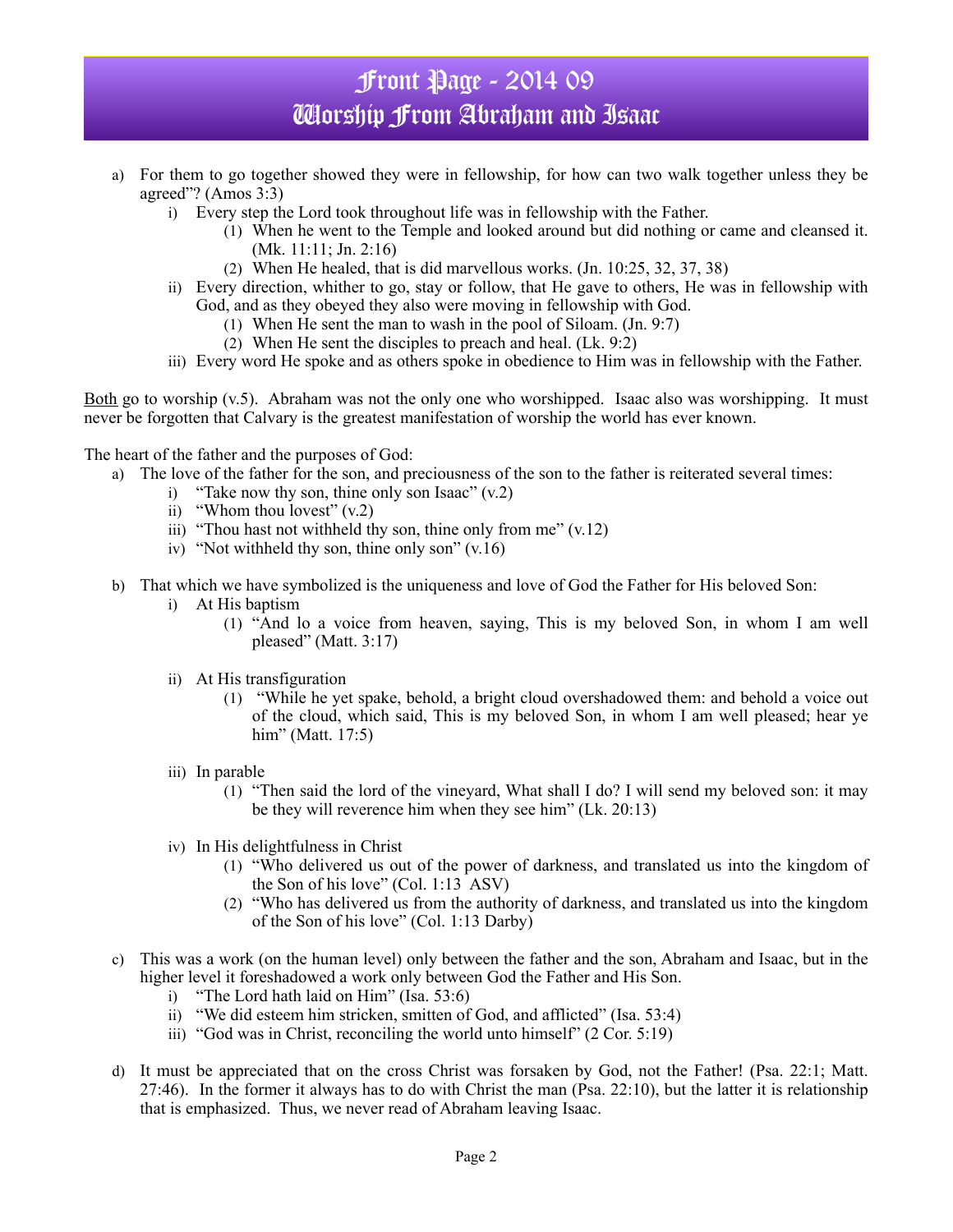## **Thoughts on worship from this truth. We observe that:**

The individual moving and living in harmony with God's revealed will. The individual or company moving in fellowship with each other, not just outwardly but in heart.

## **Abraham**

In Genesis 22 Abraham is seen not only as the Father to Isaac, but on a higher level as a prototype of God the Father, and Isaac as a prototype of the Lord Jesus. Against this background there is in type the Father who gives his son as an offering (v.2), and the son was to be a burnt offering.

In the scriptures there are several fathers who sent their sons, but Abraham did not just send his son, he was ready to give his son in an act of devotion to God. As a father of only one son, I try to put myself in any of the places of these fathers. Joseph sent his son but had no idea that which lay ahead of him. Had the father known the shame and grief His beloved son would go through, would he have sent him? Or Jesse, he sent his son, his youngest son, and he went down into the valley of death to meet the giant. Had Jesse known that which would befall his son, would he have sent him? I doubt it. Glorious is the truth that God not only knew that which His Son would go through, the shame, the sufferings, the mockery, and yet in love sent Him into the valley of death and then further. Christ went into death, tasting death for every man. Such a gift is the expression of infinite love.

Abraham went further than either of these men. He knew what lay ahead for his son, it was the altar on Moriah. Of course Abraham knew God would raise him, but the son was going to suffer and his body consumed on the altar, that would be agonizing beyond words.

#### **En Route To Moriah**

It is then seen that the fire and the knife were always in the hands of the father. (v.6)

- a) The Lord will provide Himself a lamb. Several thoughts are here incorporated.
	- i) The sacrificial Lamb was for the Lord. This is a matter we often forget. The sacrifice of the Lord was for the execution of the justice of God.
	- ii) The Lord Himself provided the Lamb.
		- (1) In the ASV, DBY, NKJV, and YLT, they all translate the phrase as: "Himself shall provide the" not "a" lamb. While many change the expression to mean, The Lord would provide Himself to be that lamb, I find no grammatical evidence for such a construction, neither can I find any grounds in any commentary for it. Young's literal makes the meaning quite clear (Gen. 22:8 YLT) and Abraham saith, God doth provide for Himself the lamb for a burnt-offering, my son; and they go on both of them together.

#### **Thoughts on worship from this truth. We observe that:**

There must be in the individuals life a spiritual moving onward toward the altar. Worship can be enriched by a greater appreciation of the roles of God and Christ. (*I have heard well meaning brethren thanking the Father for dying for them. It was not the Father who suffered for sins but the Son*).

## **Isaac**

Precious is the truth that while the Lord called to Adam saying: "Lay not thine hand upon the lad, neither do thou any thing unto him" (v.12), Isaac was spared. However, when the Lord was about to enter the affliction for sins, no voice came from Heaven. A substitute was provided for Isaac but Christ was the substitute for us. Isaac was spared but concerning the Lord, we read not only that: "He gave His only begotten Son" (Jn. 3:16), or "He sent